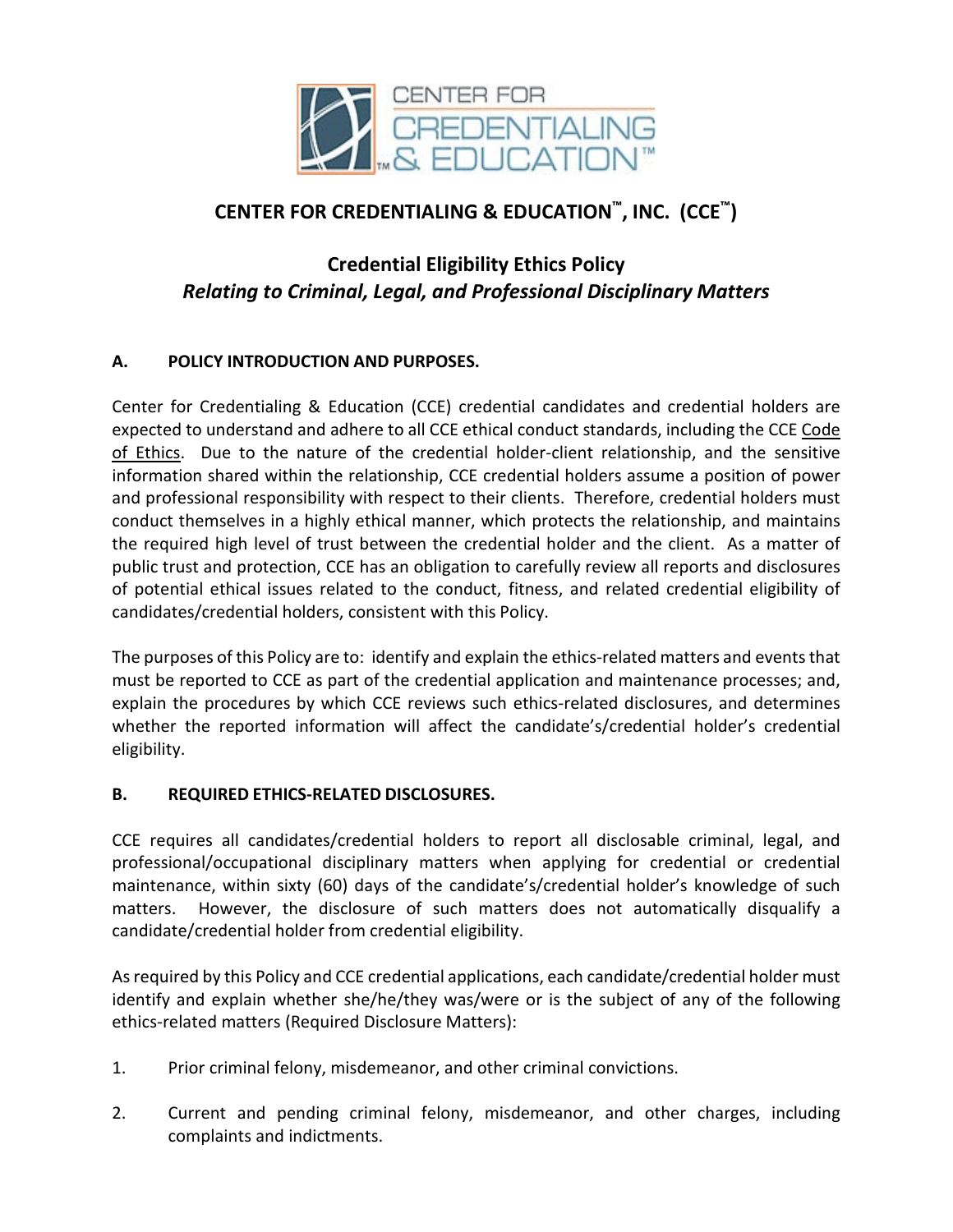- 3. State Court matters where the candidate/credential holder was charged with driving under the influence (DUI) of alcohol or controlled substances within ten (10) years prior to the date of their initial credential application or credential maintenance application.
- 4. Government agency and professional/occupational organization conduct or other complaint matters relating to the candidate/credential holder, including disciplinary and complaint matters, within ten (10) years prior to the date of their initial credential application or credential maintenance application.
- 5. Legal matters related to the candidate's/credential holder's business or professional/occupational activities, including civil complaints and lawsuits.

## **C. DISCLOSURE REVIEW PROCESS.**

Following the receipt of a Required Disclosure Matter, the Director of Ethics, or an authorized designee identified by the President and Chief Executive Officer (CEO), will review the related credential application or credential maintenance application, and the information reported by the candidate/credential holder. The Director of Ethics will determine whether additional information is necessary to evaluate the matter, and may require the candidate/credential holder to submit specific information and/or documents in order to complete the disclosure evaluation.

In the event that CCE receives information that a Required Disclosure Matter was not reported by a candidate/credential holder, the Director of Ethics or designee will instruct the candidate/credential holder to provide all relevant information concerning the matter, and may seek additional information and documents from other sources. In addition, the Director of Ethics may direct the candidate/credential holder to satisfy other conditions related to the Required Disclosure Matter. The failure to properly report a required Disclosure Matter may affect a candidate's/credential holder's eligibility, and may result in other sanctions, consistent with this Policy.

## **D. ELIGIBILITY DECISION CRITERIA.**

The following criteria will be applied to the information received concerning a Required Disclosure Matter, and considered in determining whether the candidate/credential holder is eligible for CCE credential:

- 1. The relationship of the Required Disclosure Matter to the candidate's/credential holder's ethical responsibilities and conduct, or professional responsibilities.
- 2. The severity and significance of the candidate's/credential holder's conduct related to the Required Disclosure Matter.
- 3. Any injury to person(s) or property related to the Required Disclosure Matter.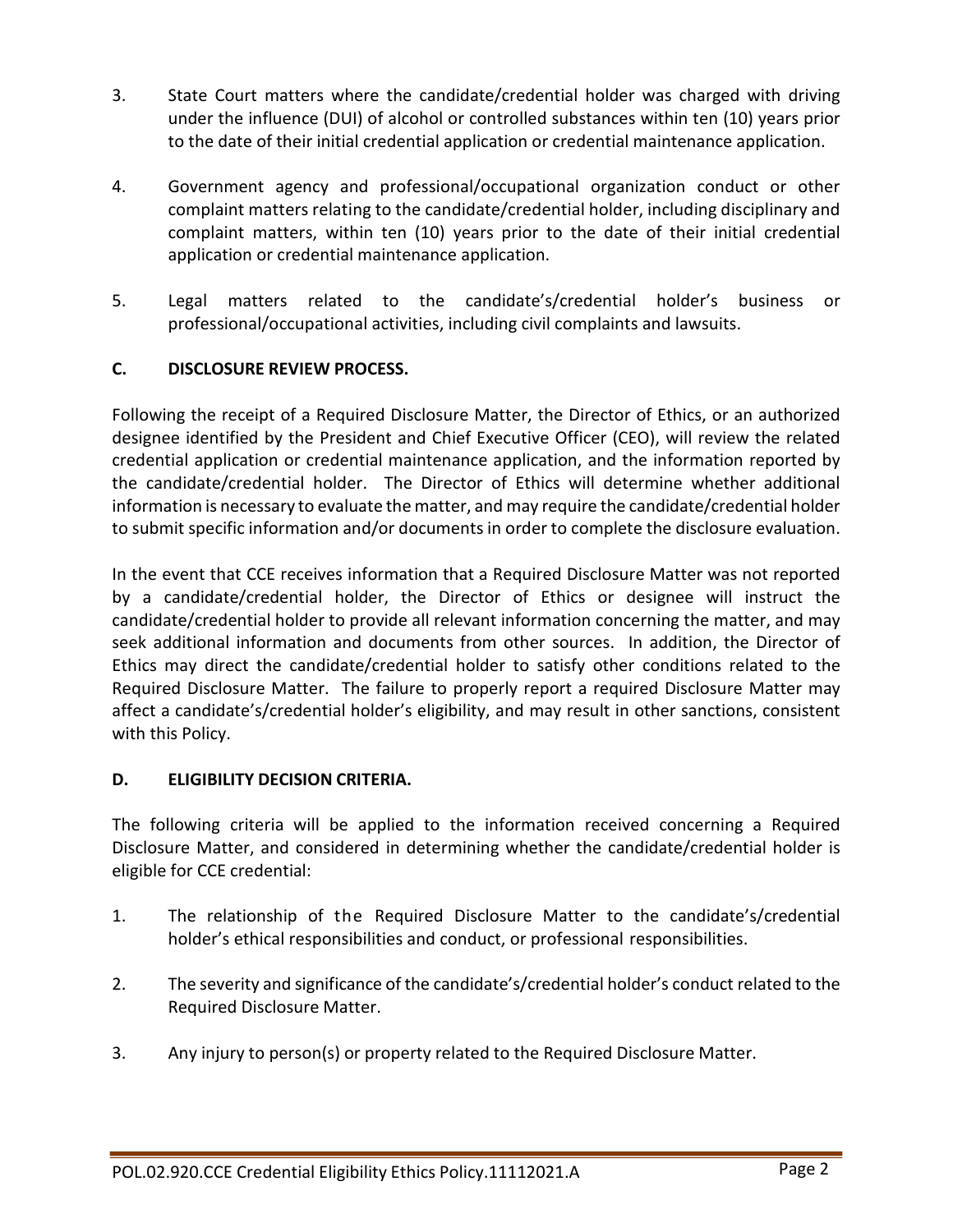- 4. The amount of time that has passed since the events related to the Required Disclosure Matter.
- 5. The imposition and completion of Court, government agency, and/or organizational conditions and requirements related to the Required Disclosure Matter.
- 6. Whether the candidate/credential holder has cooperated with the review of the Required Disclosure Matter, and has conducted themselves in a professional and cooperative manner.
- 7. Whether the candidate/credential holder has provided all required information related to the Required Disclosure Matter, and has satisfied all conditions related to the matter.
- 8. Whether the candidate/credential holder has engaged in remedial actions and/or rehabilitative activities related to the Required Disclosure Matter.
- 9. Whether granting credential to the individual would negatively affect the public's trust in CCE and/or CCE credential.

## **E. ELIGIBILITY ETHICS DECISIONS.**

Based on a review of the Required Disclosure Matter under the criteria set forth in Policy Section D, above, the Director of Ethics or authorized designee will make a final eligibility ethics decision whether the candidate/credential holder is:

- 1. Eligible for a CCE credential or credential maintenance;
- 2. Eligible for a CCE credential or credential maintenance, with conditions;
- 3. Ineligible for a CCE credential or credential maintenance under the Policy; or,
- 4. Ineligible for a CCE credential or credential maintenance under the Policy, with conditions.

The final eligibility ethics decision regarding a Required Disclosure Matter will be communicated to the candidate/credential holder in writing by mail and/or email. The Director of Ethics may consult with the Ethics Advisory Council, General Counsel, and/or other appropriate CCE representative(s) concerning the Disclosure Matter.

## **F. CREDENTIAL INELIGIBILITY DECISION APPEALS.**

Candidates/credential holders may appeal an ineligibility ethics decision regarding a Required Disclosure Matter by submitting a written appeal to the CCE Ethics Department within thirty (30) days of the date of the decision. All appeals will be reviewed and resolved by the President and CEO, or an authorized designee. Based on a review of the Required Disclosure Matter record and appeal information submitted by the candidate/credential holder, the President and CEO or